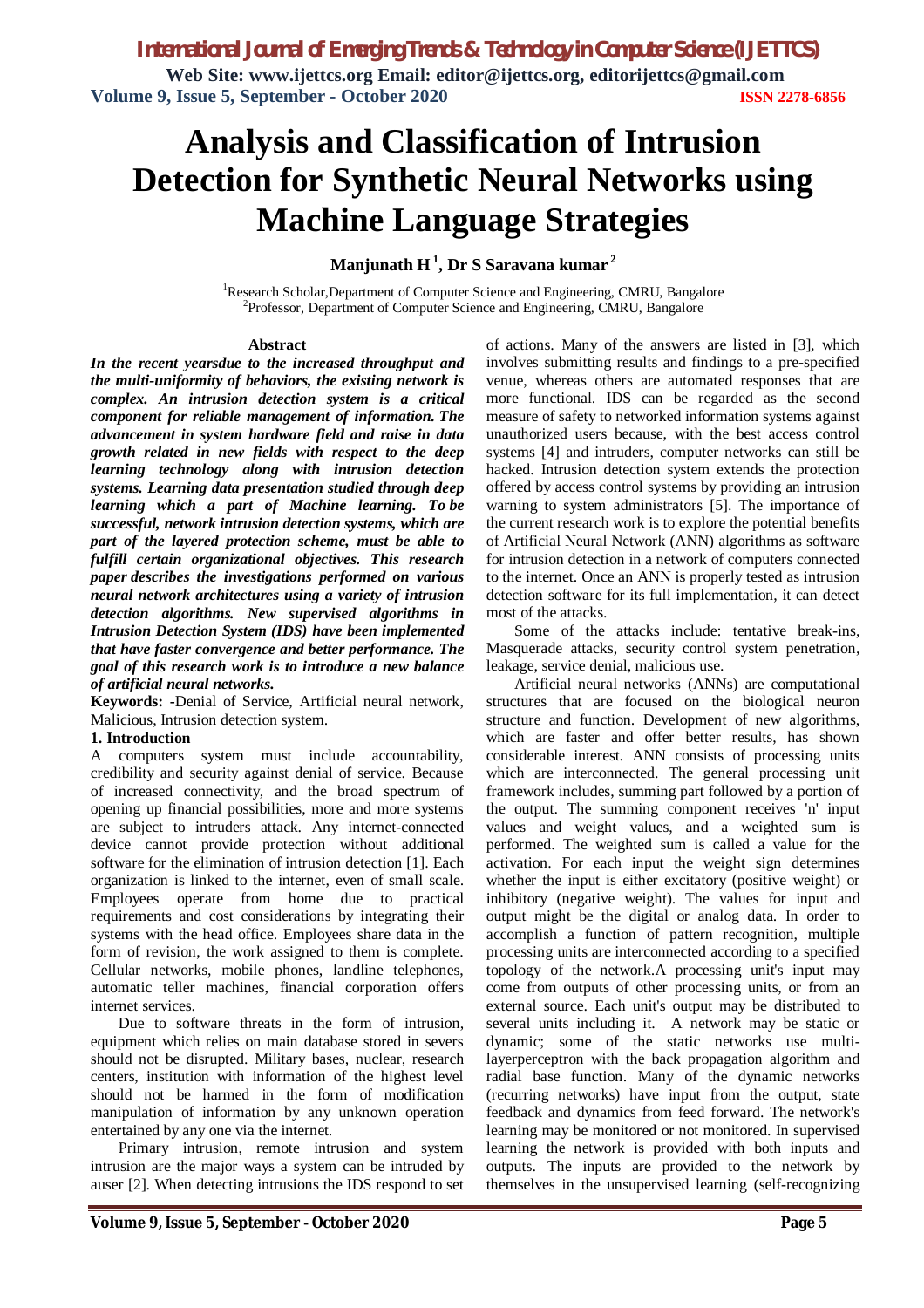**Web Site: www.ijettcs.org Email: editor@ijettcs.org, editorijettcs@gmail.com Volume 9, Issue 5, September - October 2020 ISSN 2278-6856**

networks). Some of the unsupervised learning algorithms are maps of adaptive resonance theory [6] selforganizingfeatures [7]. One of ANN's major uses is in the field of pattern recognition. A pattern is a sequence of entries and exits. Based on the topology of the network, either supervised or unsupervised training method may be employed to train an ANN. The difference between network measured performance and desired performance of pattern is minimized in the supervised training. Convergence weights are adjusted to get the minimum difference. This technique is adopted for all trends.

Lippmann [8] has given the state of the ANN in his pioneering work. The thesis has subsequently addressed the new advances in supervised learning in [9]. It was mentioned in [10] that the desire to grow ANN began in the late forties. Ebro's' contribution to his doctoral thesis in the field of neural feed forward networks was the first and foremost. Conventionally a supervised learning employs the well-known BPA with a linear weight function and uses the steepest-descent method (SDM) as found in [11] for weight updating. Several others [12] have strengthened the BPA by implementing other improvements to quicker convergence. Hirose [13] used an algorithm to analyze the number of hidden nodes, based on the mean squared error.

Besides the above, optimal discriminating plane technique [14] was used to map n-dimensional pattern into a 2-dimensional pattern to train the ANN. Echo state Neural Network [15] possesses a highly interconnected and recurrent nonlinear Processing Elements (PEs) topology that constitutes a "reservoir of rich dynamics" and includes knowledge on the past of input and output sequence. This was attempted at detection of intrusion. Throughout the work the various algorithms developed were used for intrusion detection on data obtained during Knowledge Discovery and Data mining (KDD). Additionally, the wellknown XOR issue was used as benchmark data.



and one output laver

Although a number of algorithms are investigated, a sample number of algorithms are presented here and their performances are discussed.

#### **2.1 Convolution of an Image**

1. Line up the image and the features.

2. Multiply each image pixel by pixel of the corresponding Feature.

- 3. Fill in the values to find the sum.
- 4. Split the sum by the total pixel count in the feature.
- 5. Find the preceding image.
- 6. The process is done with the first 2 moves itself.
- 7. Considered an image of a feature and one pixel of it.
- 8. With the current image we multiplied this, and the result
- is stored in another buffer feature image.

9. Complete the last 2 steps with the considered image. Apply certain values that contributed to the number.

10.Split this number in the feature image by the total number of pixels.

11. The final value obtained will be put in the center of the filtered image.

12.Now, pass around this filter and do the same for every pi xel in the image.

#### **2.2 ReLu Layer**

1. Rectified Linear Unit (ReLU) transform function only activates a node if the input is above a certain quantity, while the input is below zero, the output is zero.

2. When the input rises above a certain threshold, it has a linear relationship with the dependent variable.

3. Considered a simple function. So that function only performs an operation if that value is obtained by the dependent variable.

4. Remove all the negative values from the convolution. All the positive values remain the same but all the negative values get changed to zero.

5. After processing a particular feature we get an output, likewise do the same process to all the other feature images.

#### **2.3 Pooling Layer**

1. Consider an image and shrink the image stack into a smaller size.

2. After passing through the activation layer do the pooling.

- 3. Pick a window size (usually 2 or 3).
- 4. Pick a stride (usually 2).
- 5. Walk your window across your filtered images.
- 6. From each window, take the maximum value.

7. For instance with an image of 7\*7 matrix, consider window size of 2 and stride being 2 we will be getting values to choose from and in that the maximum value is 1 and that gets picked.

8.Though started out with a  $7\times7$  matrix, the same matrix after pooling will be down to 4×4 matrix.

9. Move the window across the entire image.

10. The procedure is exactly as same as above steeps, repeat that for the entire image.

#### **2. Up-Gradation of the Convergence Weights**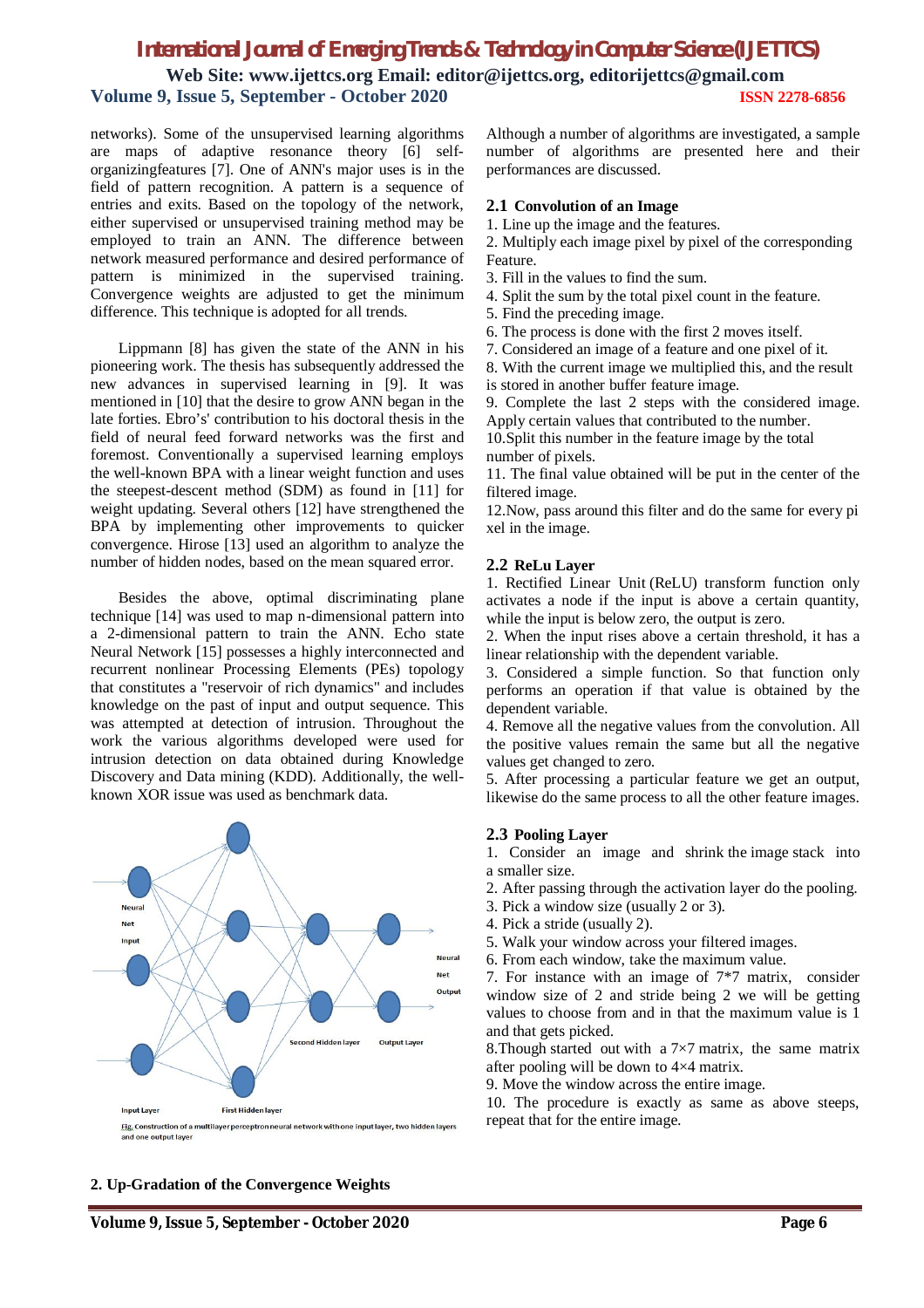**Web Site: www.ijettcs.org Email: editor@ijettcs.org, editorijettcs@gmail.com Volume 9, Issue 5, September - October 2020 ISSN 2278-6856**

#### **3. Experimental Analysis**

The algorithm relies on

the supervised learning. Thenumber of iterations needed for different values fordifferent ranges of convergence weights for SVM, thenumber of iterations needed for constant weig hts forSVM and the number of iterations required for different hidden nodes for SVM with one hidden layer. A distinction is made between the iterations necessary by one hidden layer and two hidden layers in SVM, the iterations needed for the nodes in the hidden layer for various value of SVM and the iterations necessary by the collection was isolated from each other as teaching and testing (intrusion detection).Education involves the creation of weights suggesting a detailed understanding of intrusion and natural packets along with correct marking.

Figure 1 indicates the convergence rate of supervised algorithm success in classification is shown in Table 1. Table 2, shows false acceptance rates and false refusal rates



**Fig1. Mean squared error curve**

#### **Table 1. Classification performance**

| Packet<br>type | Total<br>No.<br>tested | No.<br>classified | No.<br>misclassified |
|----------------|------------------------|-------------------|----------------------|
| Normal         | 1500                   | 1492              |                      |
| Intrusion      | 2500                   | 1415              | 140                  |

**Table 2. False acceptance / Rejection rate**

| Packet    | False<br>Acceptance | False Rejection   |
|-----------|---------------------|-------------------|
| type      | Rate (FAR)          | Rate (FRR)        |
| Normal    | 5.6% (140/2500)     | $0.53\%$ (8/1500) |
| Intrusion | $9.4\% (140/1500)$  | $0.3\%(8/2500)$   |





#### **3.1 ANN's Structural variants-Hierarchical structures (HS)**

Thedirectclassificationmethod forthe two classification problem is simple to implement andrequires no assumption about an effective partitioning of the whole problem into subtasks. With hierarchicalclassification one can independently design parts of theentire system.The aim of anyone is to break down thecomplexity of the problem and describe every differentsub problems those are easier to be solved by each. Thevarious approach has 2 advantages.Hierarchical classification is introduced with a view to classifying and preventingother attacks.Which results from thefactwhich discriminating regions are in conflict withthose of other groups for trends of these two classes.Second, we can create more complex decision making regions with this scheme than simple classification ones.

#### **Statistical Methods**

The characteristics ofthe patterns are standardized by taking the maximum value of each the attribute and splitting the same characteristic values for all patterns.

This is because the sigmoid function outputs will never reac h 0.0 or 1.0.When using functional update method, the patte rn is coded in binary.

It is necessary to selectpatterns for the training the neural network, since they should be representa tive of all patterns collected duringmachining. So,the

statistical methods were used for identify the patterns of training and research. Selected for each class pattern with maximum, VEi2 variance.

The maximum VEi2 of a pattern can be found at the equati on,

$$
\text{VEi2} = \frac{\sum_{j=1}^{nf} (A_{ij} - \overline{A}_j)^2}{\sigma_i^2}
$$

$$
\sigma_i^2 = \frac{1}{L} \sum_{i=1}^{L} (A_{ij} - \overline{A}_j)^2
$$

## **Volume 9, Issue 5, September - October 2020 Page 7**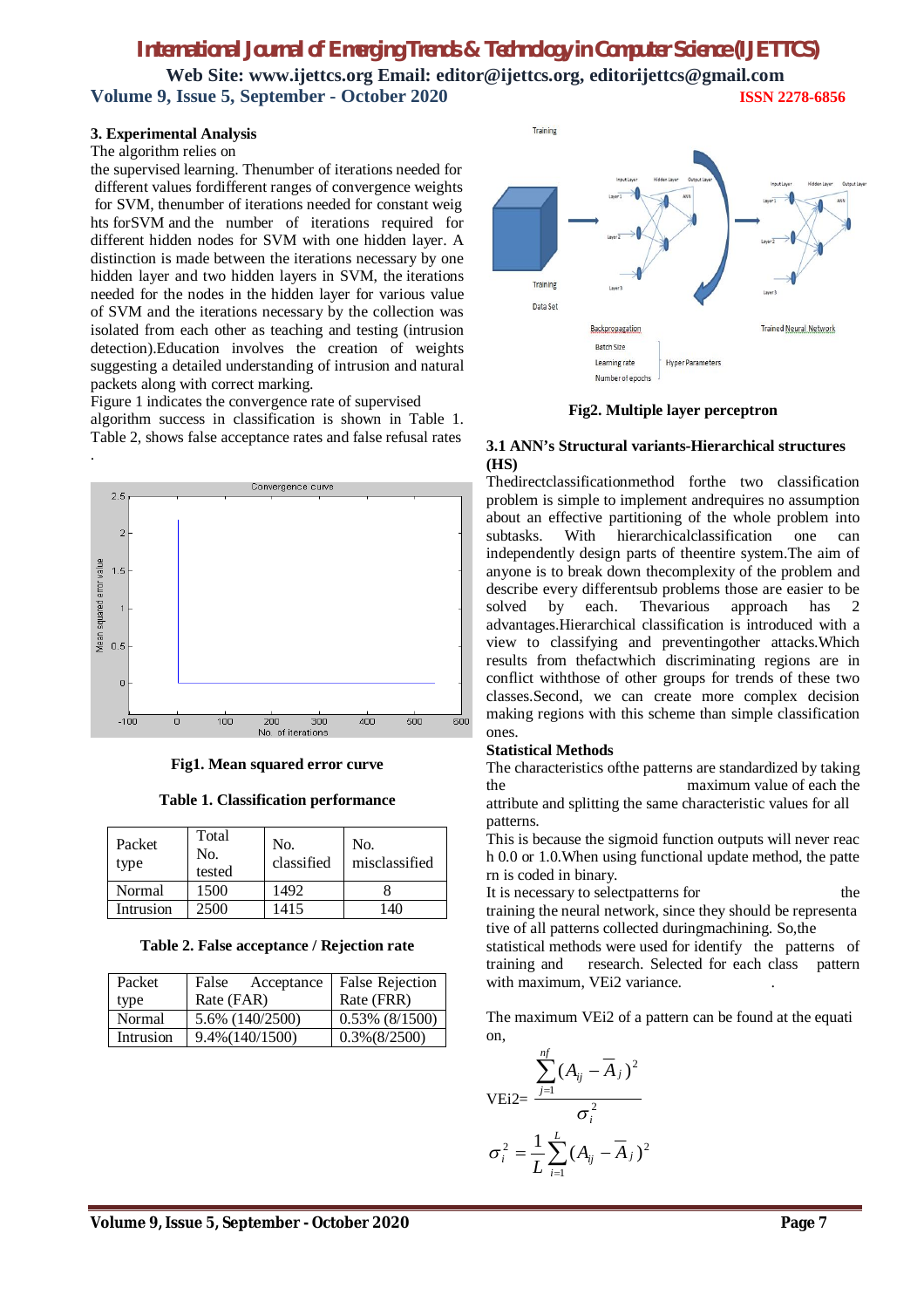**Web Site: www.ijettcs.org Email: editor@ijettcs.org, editorijettcs@gmail.com Volume 9, Issue 5, September - October 2020 ISSN 2278-6856**

Where,

nf is the number of features L is the number of patterns pi is the pattern number

Aij features of pattern 'A'

*A j* is the mean for each feature

 $VE_{i}^{2}$  is the variance of patterns

- j is the feature
- i is the pattern

# **5. CONCLUSION**

We provided an overview of deep learning in this paper, and what the most meanings emphasize. We reviewed the latest Deep Learning papers in the domain of intrusion detection. Some widely used architectures of deep learning are being investigated, and one of the classes was discussed and implemented, namely discriminative (supervised) architecture. This architecture class provides plenty of flexibility and has proven itself to be useful and reliable in a wide range of issues over decades. For example, it is possible to classify the supervised architecture into the support vector machine (SVM), CNN and RNN.We looked at the related works for this class and above mentioned method which are applied in the domain of intrusion detection. After that we pointed out the most common intrusion detection Datasets used by deep learning and the most common implementation frameworks by deep learning. We know the input and output so we used the supervised learning algorithms that deal with labeled data. Intrusion detection data sets are very important for the training and testing systems. Dataset always contains an enormous number of features in which most are redundant or irrelevant.

Deep learning methods preferably serve as extraction of features or reduction of complex features. If we have no idea about the association between the raw input data and the targeted classification output, we may use deep learning methods.

 Based on previous works, it was found that in the classification, RNN are used more than CNN, and also the performance of RNN is better than CNN, while CNN is faster than RNN. If researchers need to use CNN method then they may first transform the raw input into image file before using this approach, it is worth mentioning here. This is because the CNN algorithm is very efficient in managing image files, e.g. Google uses CNN to search through imagesof users. To sum up, it can be said that the technique has shown a more automatic ability to obtain high precision levels.

## **REFRENCES**

- [1] R. Bace and P. Mell, "NIST special publication on intrusion detection systems," BOOZ-ALLEN AND HAMILTON INC MCLEAN VA, 2001
- [2] B. Durakovic, "Design of experiments application, concepts, examples: State of the art," Period. Eng. Nat. Sci., vol. 5, no. 3, 2017
- [3] Carpenter, G.A., and Grossberg, 1987, "Selforganization of stable category recognition codes for analog input patterns", Applied optics, Vol.26, No.23, pp.4919-4930
- [4] F. Farahnakian and J. Heikkonen, "A deep autoencoder based approach for intrusion detection system," in Advanced Communication Technology (ICACT), 2018 20th International Conference on, 2018, pp. 178–183
- [5] Daniel C. Nash, Thomas L. Martin, Dong S. Ha, and Michael S. Hsiao, 2005, Towards an Intrusion Detection System for Battery Exhaustion Attacks on Mobile Computing Devices, Proceedings of the 3rd International Conference on Pervasive Computing and Communications Workshops (PerCom 2005 Workshops)
- [6] Foley.D.H, 1972, "Consideration of Sample and Feature Size," IEEE Transaction on Information Theory, Vol.18, No. 5, pp. 626 – 681
- [7] Friedman. F, J.W Turkey, 1974, "A Projection Pursuit Algorithm for Exploratory Data Analysis," IEEE Trans. on Comp., vol. 23, no. 9, pp. 881–890
- [8] Gallinari.P, S. Thira., F.Badran, F Fogelman-Soulie F., 1991, "On The Relations Between Discriminant Analysis and Multilayer Perceptrons," Neural Networks, Vol. 4, No.3, pp.349 – 360
- [9] Hong.Z.Q, Y.J.Yang, 1991, "Optimal Discriminate Plane for a Small Number of Samples and Design Method of Classifier on the Plane," pattern recognition, Vol. 24, pp. 317 – 324
- [10]Hu Zhengbing, Li Zhitang1, Wu Junqi, 2008, "A Novel Network Intrusion Detection System(NIDS) Based on Signatures Search of Data Mining", 2008 Workshop on Knowledge Discovery and Data Mining
- [11]Kok-Chin Khor, Choo-Yee Ting, Somnuk-Phon Amnuaisuk, 2008."A Probabilistic Approach for Network Intrusion Detection", 2nd Asia International Conference on Modeling& Simulation
- [12]Meng Joo Er.Shiqian Wu, Juwei Lu and Hock Lye Toh, "Face Recognition with Radial Basis Function(RBF) Neural Networks," IEEE Trans. on Neural Networks, Vol. 13, No.3, pp. 697 – 910, May 2002
- [13] Moses Garuba, Chunmei Liu, and Duane Fraites, 2008, Intrusion Techniques: Comparative Study of Network Intrusion Detection Systems, Fifth International Conference on Information Technology: New Generations,978-0-7695-3099-4/08 \$25.00 © 2008 IEEE
- [14] I. Bozcan, Y. Oymak, I. Z. Alemdar, and S. Kalkan, "What is (missing or wrong) in the scene? A Hybrid Deep Boltzmann Machine for Contextualized Scene Modeling," in 2018 IEEE International Conference on Robotics and Automation (ICRA), 2018, pp. 1–6
- [15] L Deng, "Deep learning: Methods and applications," Found. Trends Signal Process. vol. 7, no. 3/4, pp. 197- 387, Aug. 2014